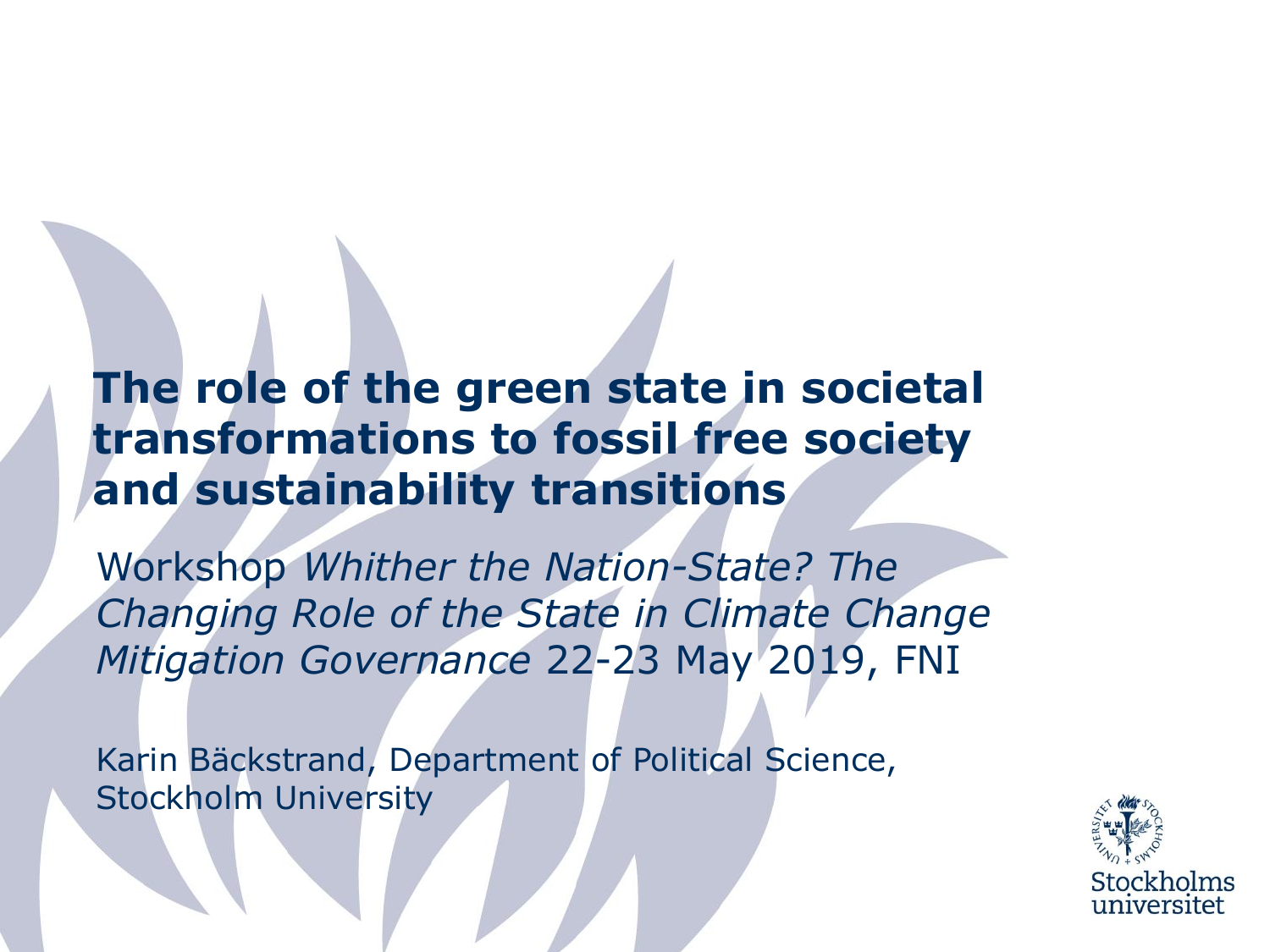#### **15 years of green state scholarship**

The Green State

#### RETHINKING THE **GREEN STATE**

Environmental governance towards climate and sustainability transitions.

Edited by Karlin Bäckstrand and Annica Kronsell

Rethinking Democracy and Sove

The State and the Global Ecological Crisis







advect by john barry and robyn eckersley

#### 2019-10-14 /Namn Namn, Institution eller liknande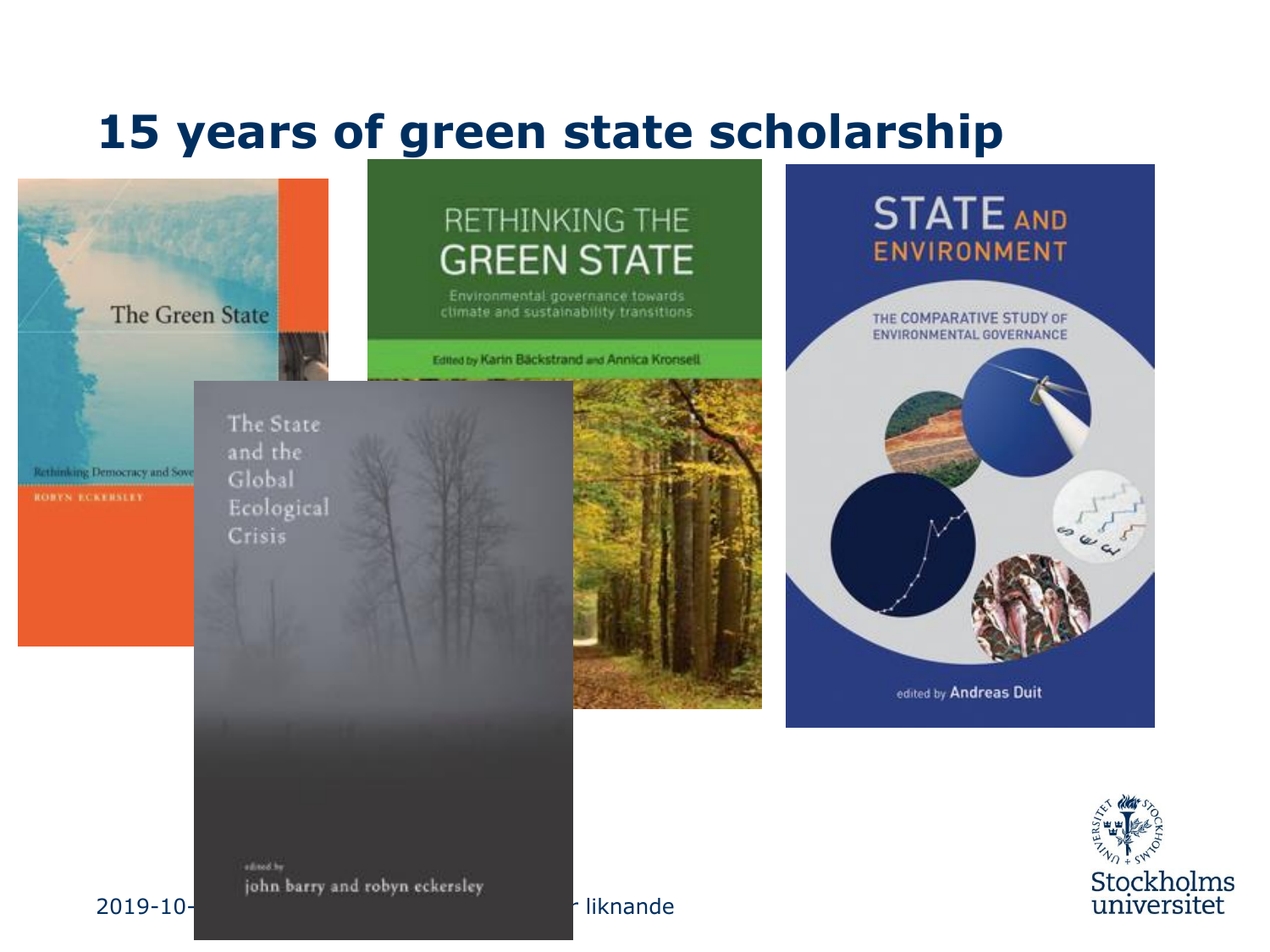# **Questions**

- Given imperatives of economic growth and demands of welfare state, can states manage "wicked" planetary problems such as climate change and promote low carbon societal transformation?
- Is far-reaching state-led transformation toward decarbonization compatible with principles of liberal democracy?
- Sweden the first fossil free welfare state in the world by 2045 - resolving the tension between democracy and decarbonization?

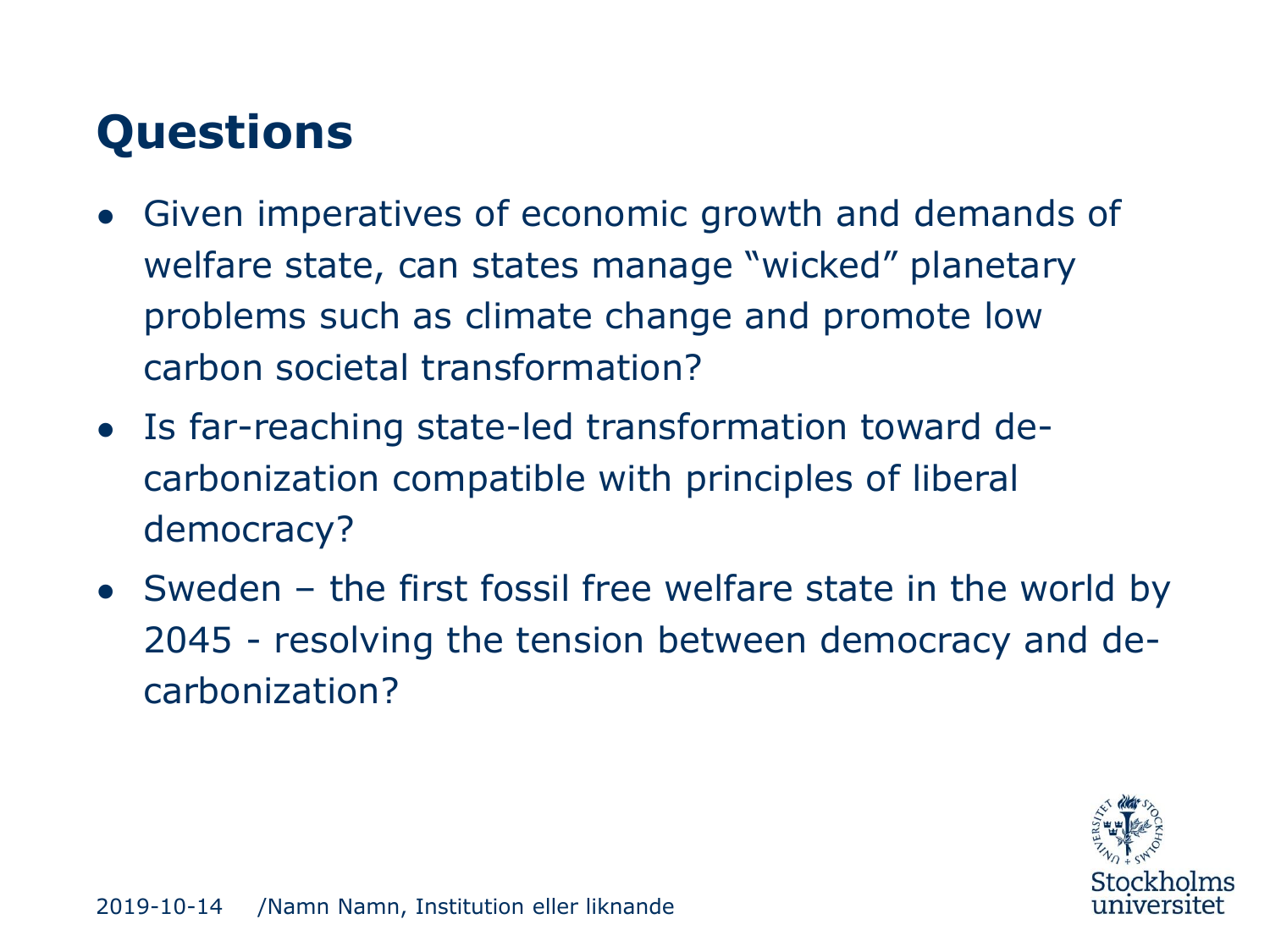#### **Points of departure**

- Due to scale/gravity of environmental change the state is the most significant actor in the large scale transformation toward low carbon society
- The state is per definition anti-environment, variation among states
- The green welfare state is the most likely candidate for the decarbonized state
- Collaborative/convening state well positioned to manage, steer, orchestrate non-state and sub-state action
- Democracy central in climate transition
- Strong ecological modernization more feasible than post growth society

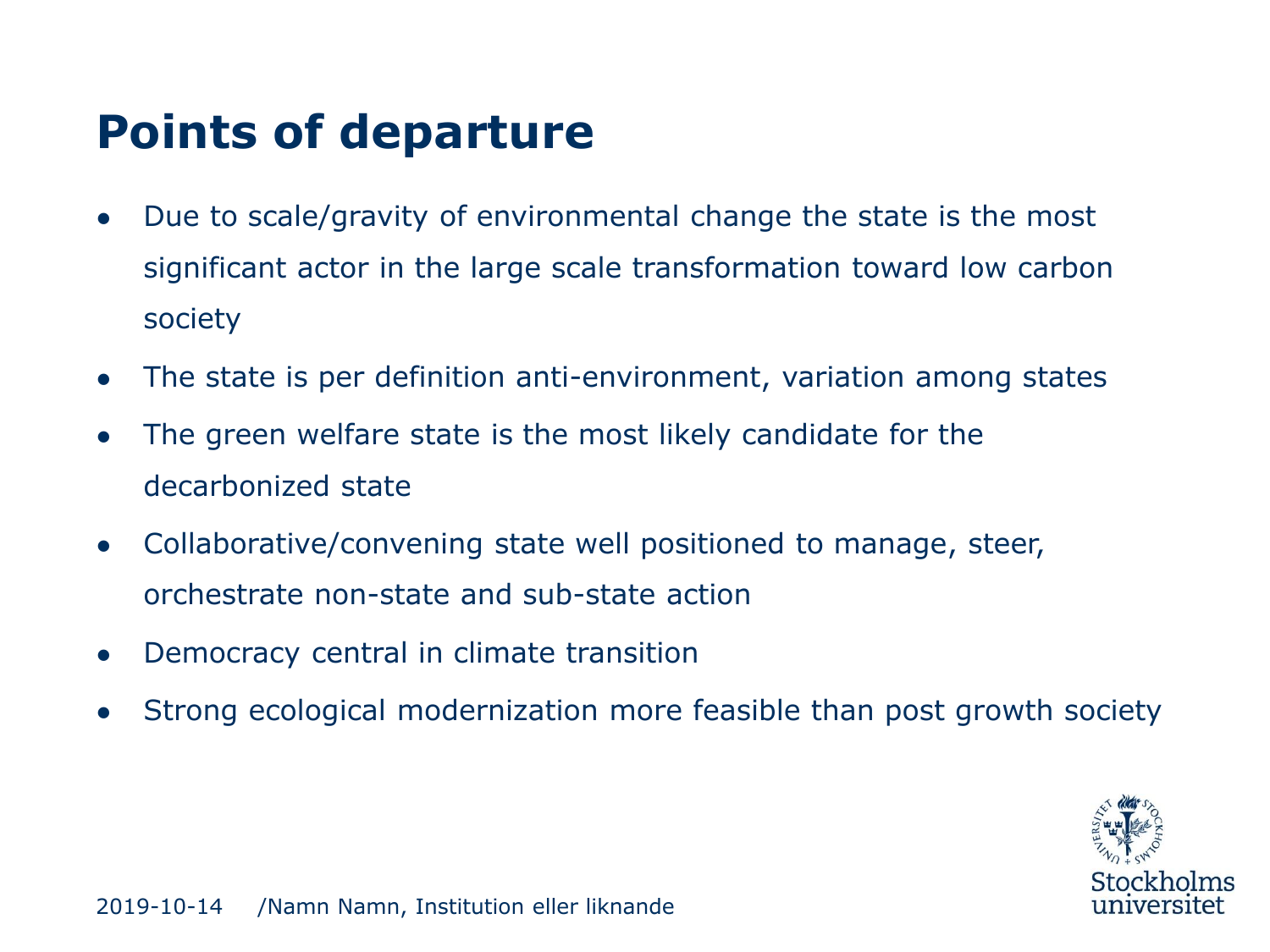# **Challenges**

- The challenge for (green) states in post-democratic, populist and nationalist era when transformative change toward carbonfree world in line with the Paris Agreement is urgent.
- Paris paved the way aspirational goal setting for states to be carbon free by 2050 (voluntary pledge and review).
- Disjuncture between a radical goals of large scale transformation toward decarbonizaion and our existing political institutions.

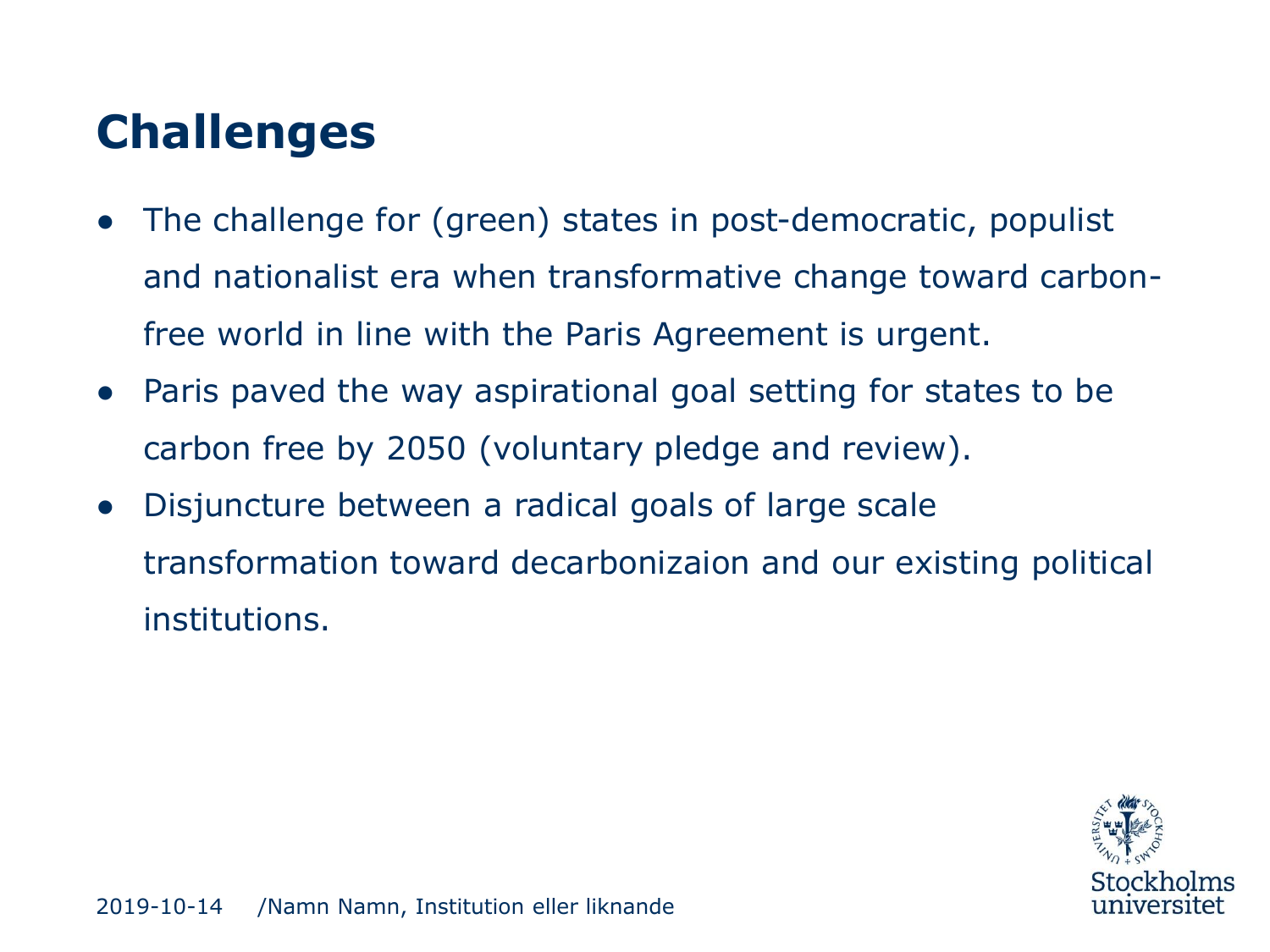

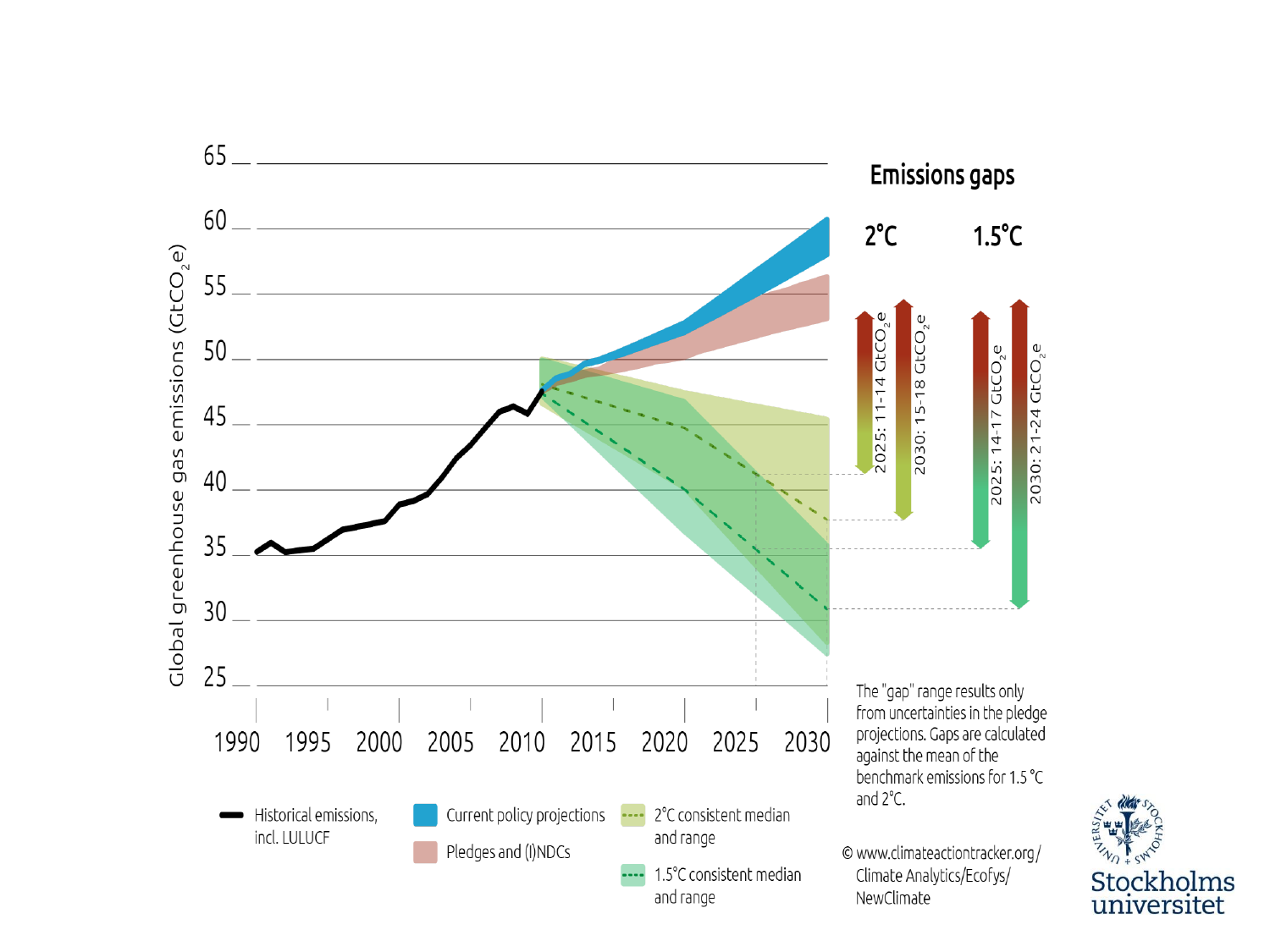#### **What happens in Sweden?**





SWEDEN WILL BECOME ONE OF THE **WORLD'S FIRST NATIONS TO GO** 100% FOSSIL FUEL-FREE!

2019-10-14 /Namn Namn, Institution eller liknande

 $*11$ 

Seator http://bit.ly/iVmhlvK

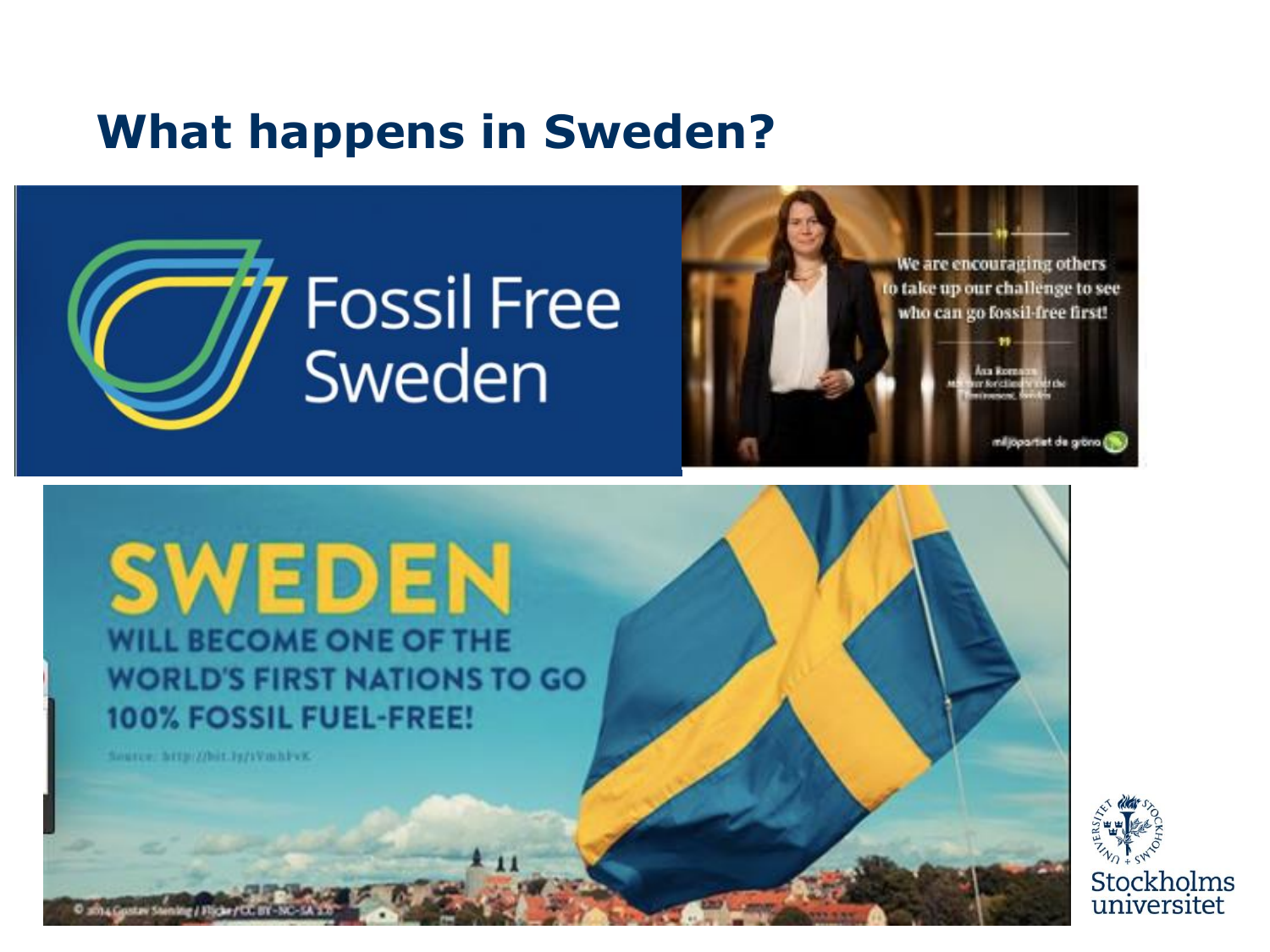# **Outline**

- State of the "green state" scholarship: Definitions, theoretical and empirical advancements
- From sociotechnical transition toward a politics of green transformation: Four strategies of green transformation
- Ecological democracy vs eco-authoritarianism
- Resolving the tension between democracy and decarbonization? Sweden – the first fossil free welfare state in the world by 2045?

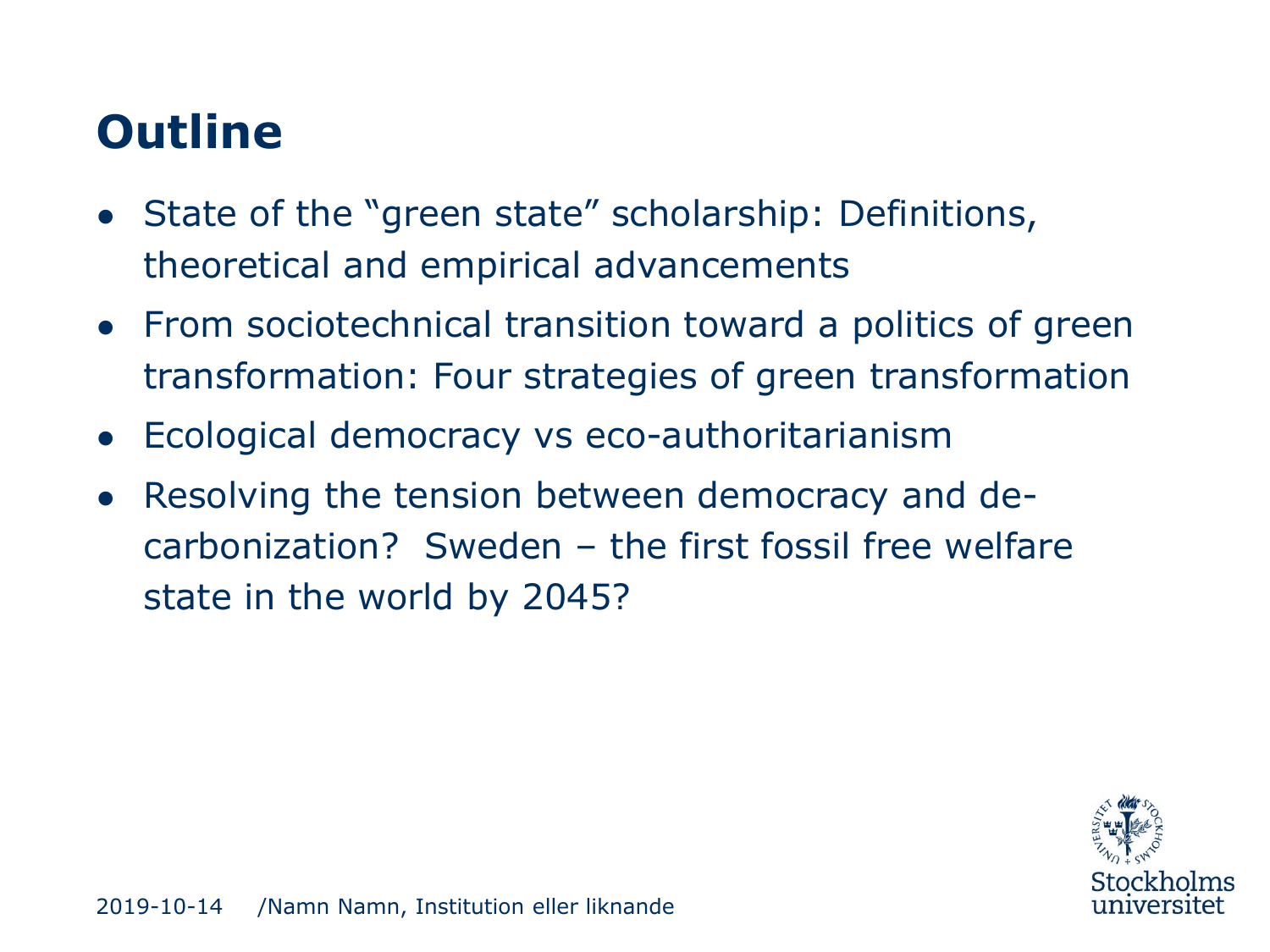#### **What is a Green state?**

• Environmental state, eco-state, green state, ecological state

A normative or ecological constructs, as a counterfactual ideal of ecological responsiveness to strive for – or an evolving institutionalization of ecological responsibilities that can be empirically assessed (Hildingsson and Khan 2015)

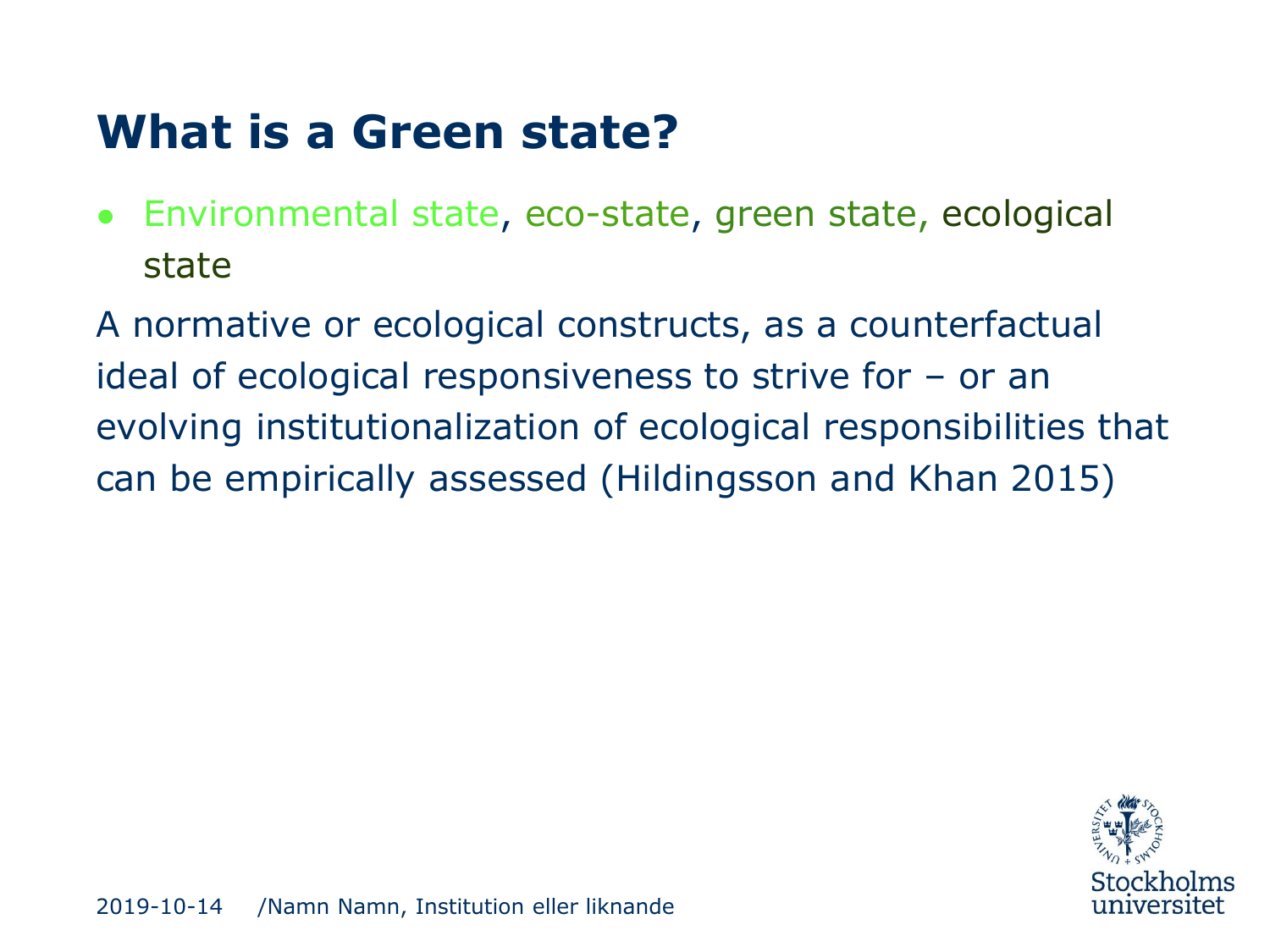#### **Green state vs environmental state**

- Normative (utopian) ideal
- Bio-centric values
- Ecological citizenship
- Strong ecological modernization
- Green political theory
- Critical theory
- Empirical practice
- Anthropcentric values
- Green consumerism
- Weak ecological modernization
- Comparative studies, large n
- Empirical assessment of variation of environment states

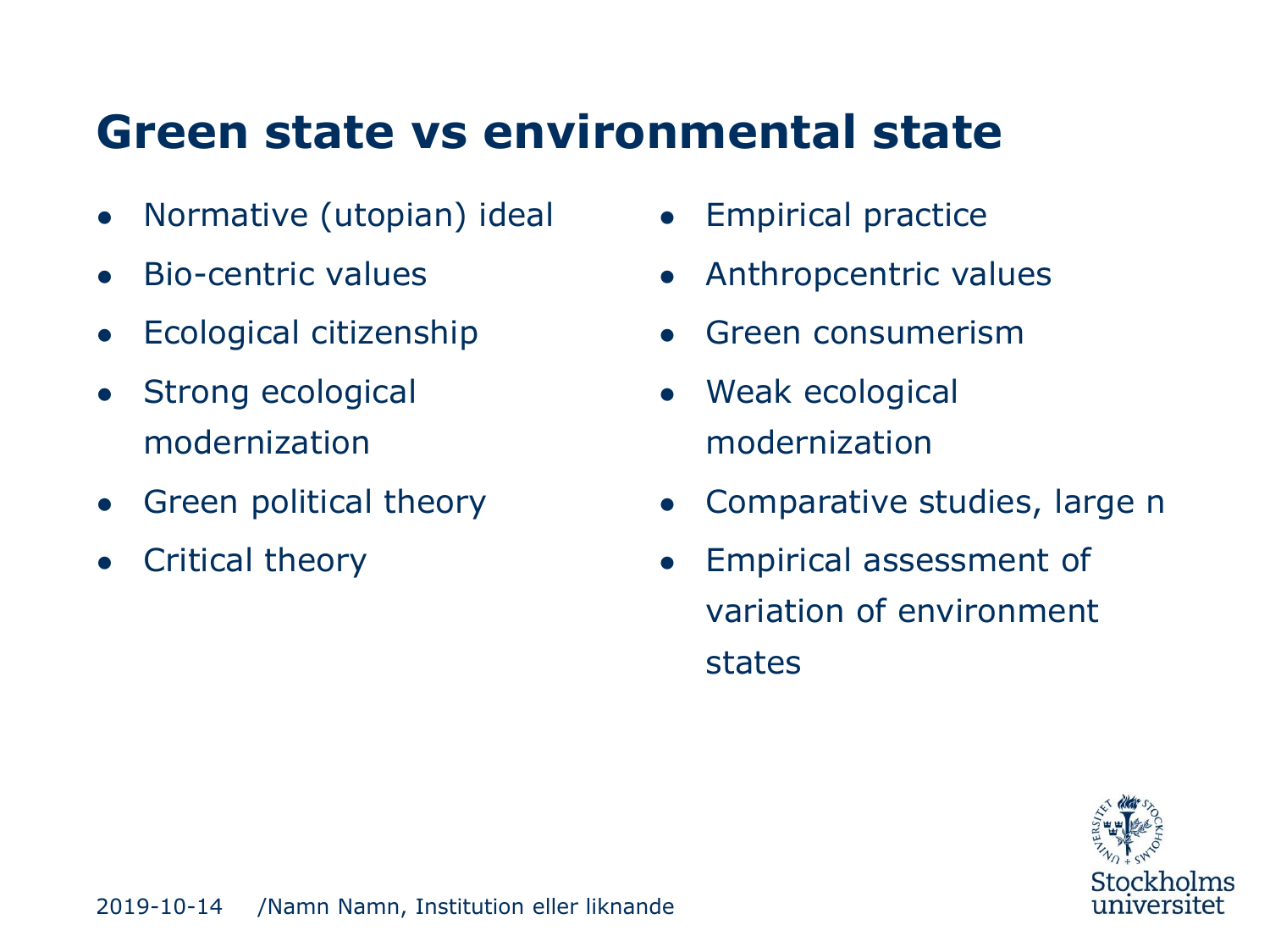# **Typologies and variations of state**

*Green states,* were they to exist, would be characterized by the predominance of types of activities of state activity aimed at strong ecological modernization (Christoff 2005)

*Environmental state* is a state, which possess a significant set of institutions and practices dedicated to the protection of the environment and management of societalenvironmental interaction (Duit et al 2016)

- *Environmental welfare states* (Sweden and Norway
- *Environmental neoliberal states* (Australia, US)
- *Ecofascist state* (?)

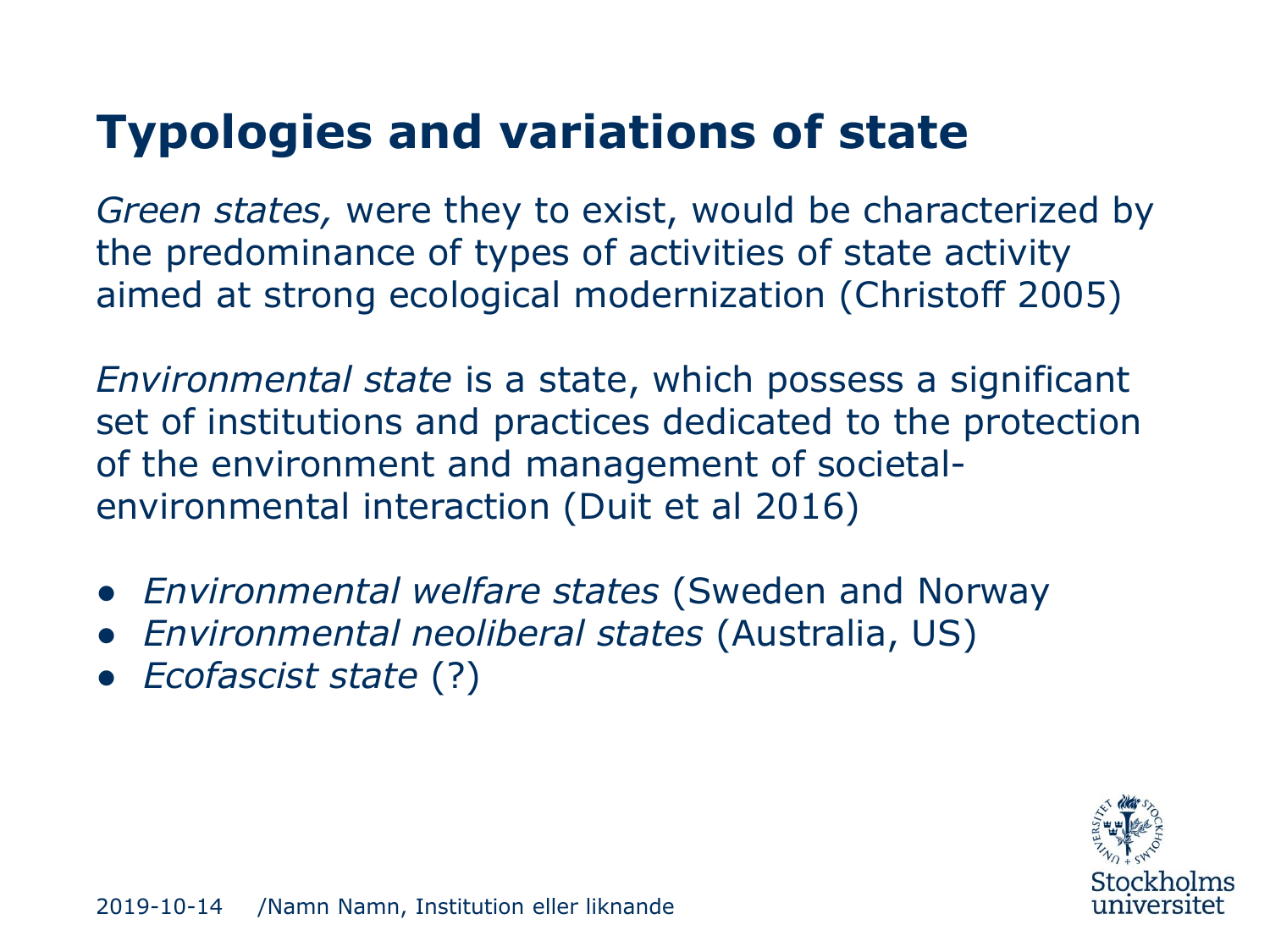### **Dimensions of state capacity**

- regulation, law and polices, program (voluntary, binding)
- institutions (bureaucracies, ministries, agencies from national to local level )
- state-societal interaction (civil society, business)
- state as an arena for collective and authoritative decision making and conflict management related to parliament, courts

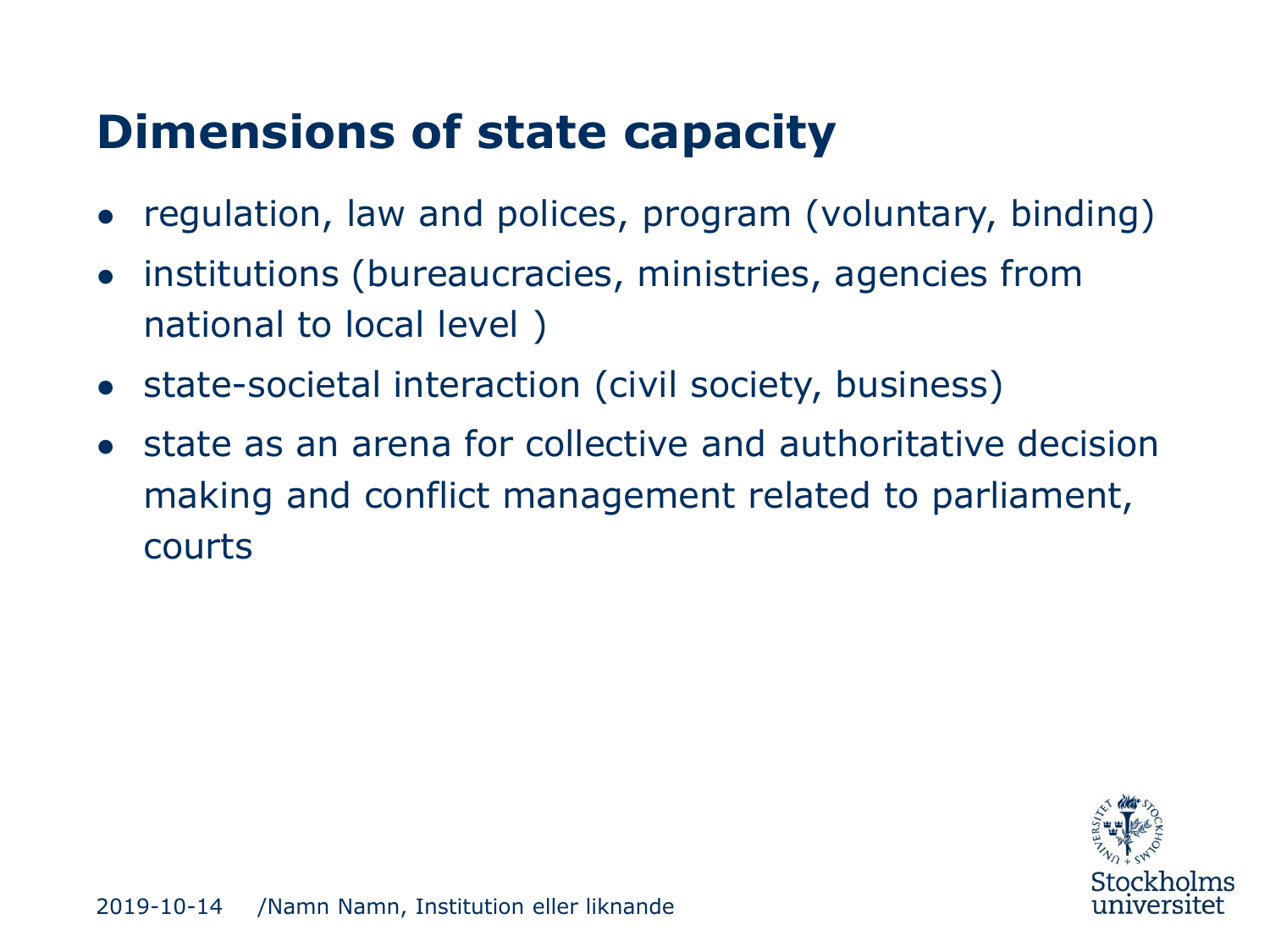#### **From environmental protection to societal transformation to sustainability**

- Air and water pollution control
- Natural resources
- Climate change
- Environmental management
- Sustainable development
- Environmental policy integration
- Industrial green policy
- Circular economy
- De-carbonization
- Fossil free welfare state
- Transformative change
- Low carbon pathways
- **Sustainability transition**

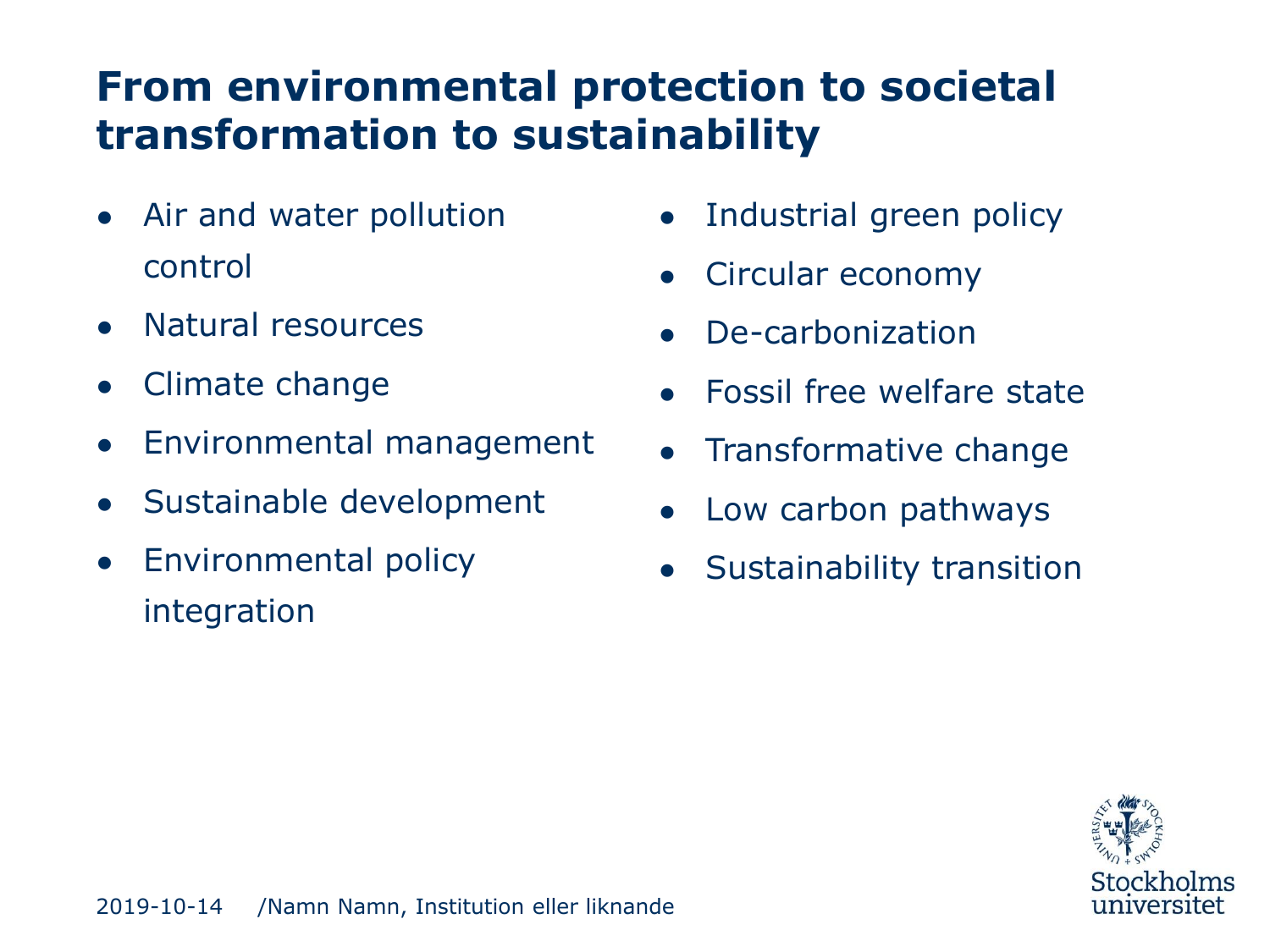#### **Democracy and transition literature**

- Politics, power, democracy are missing in the narratives on transformative shifts dominated by techno-centric and market-oriented strategies of transformation.
- Multiple, multidirectional and contested transformations
- Decarbonization reinforces dilemma of strong environmental outcome vs democratic procedure
- Democratic values of transparency, fairness, inclusion, representation and accountability are needed in largescale transformative action called for to implement the Paris Agreement and Agenda 2030

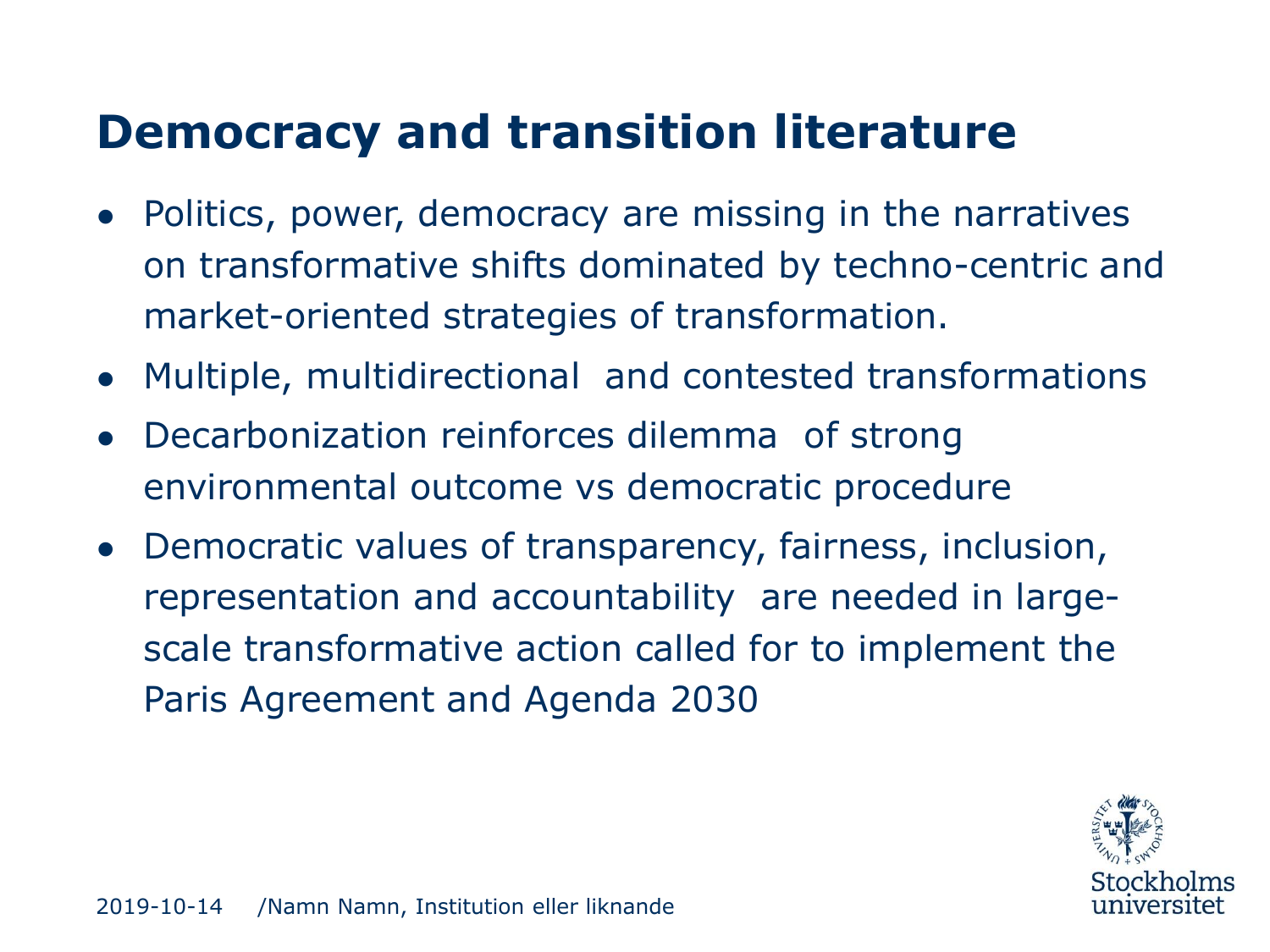#### **Eco-democracy vs eco-authoritarianism**

- Liberal democracies well positioned to address climate change as they are open for public and popular demands for public good provisions.
- Positive relationship between green values and green democracy
- Deliberative democracy model for connecting democracy with green or sustainable outcomes (Dryzek, Smith 2003; Bäckstrand et al 2010).
- Liberal democracies with free choice generates individualism, profit seeking and overconsumption colliding with sustainability values (Heilbroner 1977).
- Democracy too slow, cumbersome captured by interest groups
- Central authority needed to steer society toward large-scale transformation within planetary boundaries

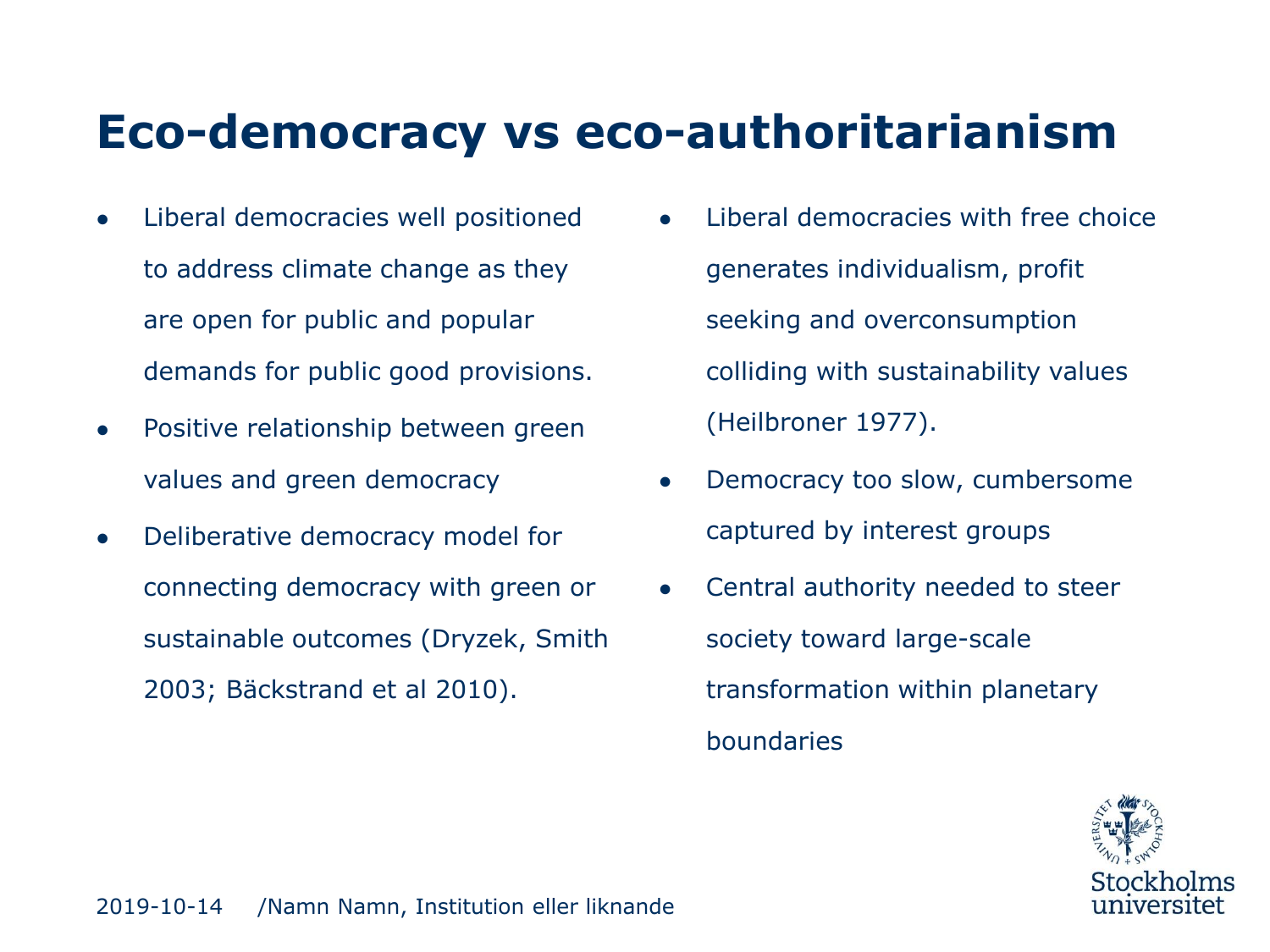#### **From transition management to politics of transformation**

- Transition management (Kemp and Rothman 2009) need to focus on conflicting interests, asymmetrical power relationships, incumbent power, veto players
- There is an overly focus on *governance* of transitions, transformative pathways and planetary management, rather than the *politics* of transformation.
- Multiple and contested transformation at local, national, multilateral and transnational sites, not one linear transformative pathway.

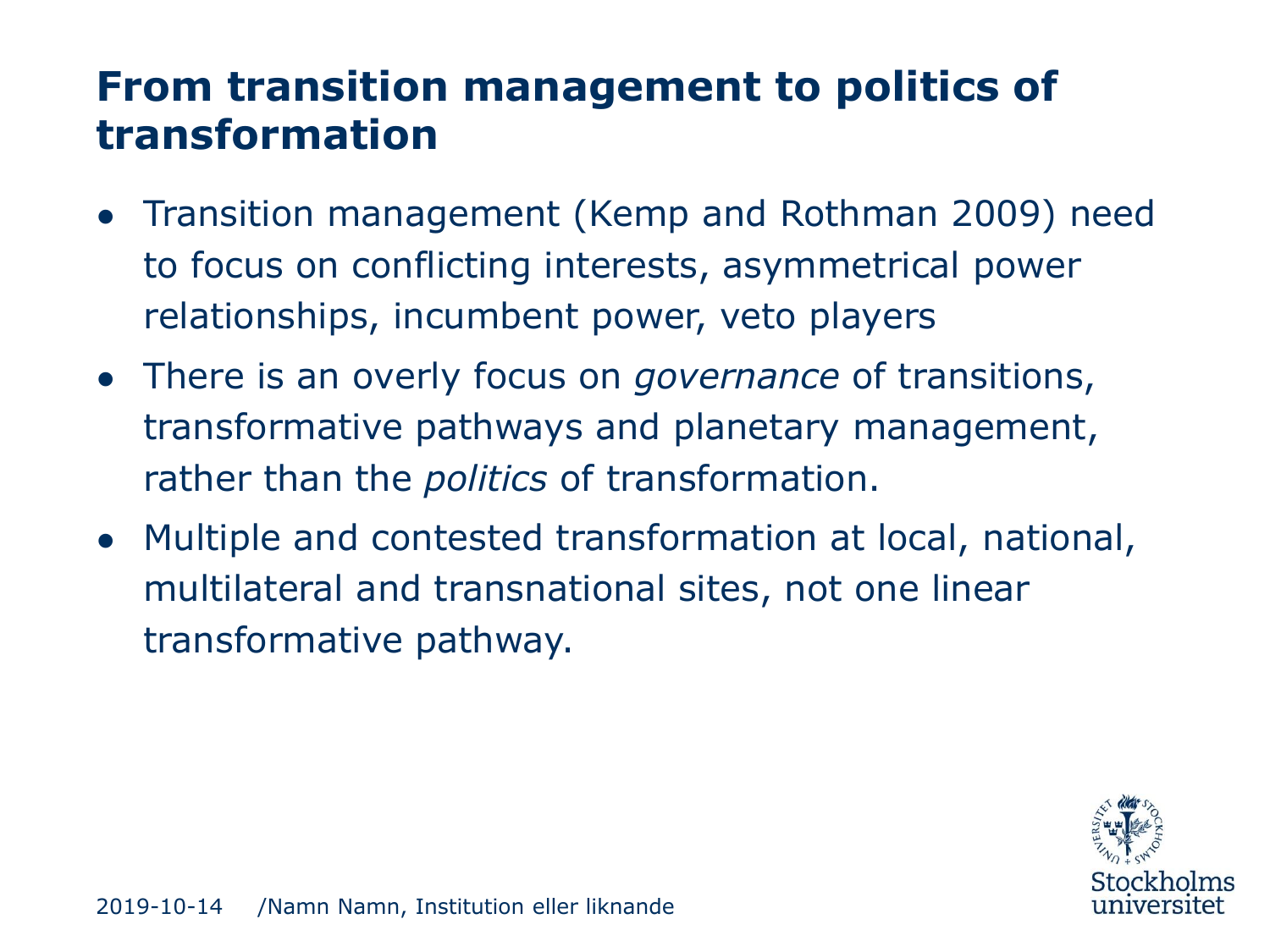#### **Strategies for green transformation**

- *Techno-scientific transformation*; sustainable, clean and green technologies for renewables revolution to be rolled out
- *Marketized transformation*; green growth, green economy, carbon markets, CDM, payment for ecosystem services
- *Government-led transformation*; top down, green state is the facilitator of transformation to sustainability or carbon neutrality , UNEP global green deal.
- *Citizen-led transformation*; bottom-up, de-growth, citizen science, lifestyle politics, climate justice, just transitions

(Scooones, Leach Newell 2015; Clapp and Daveurgne 2011)

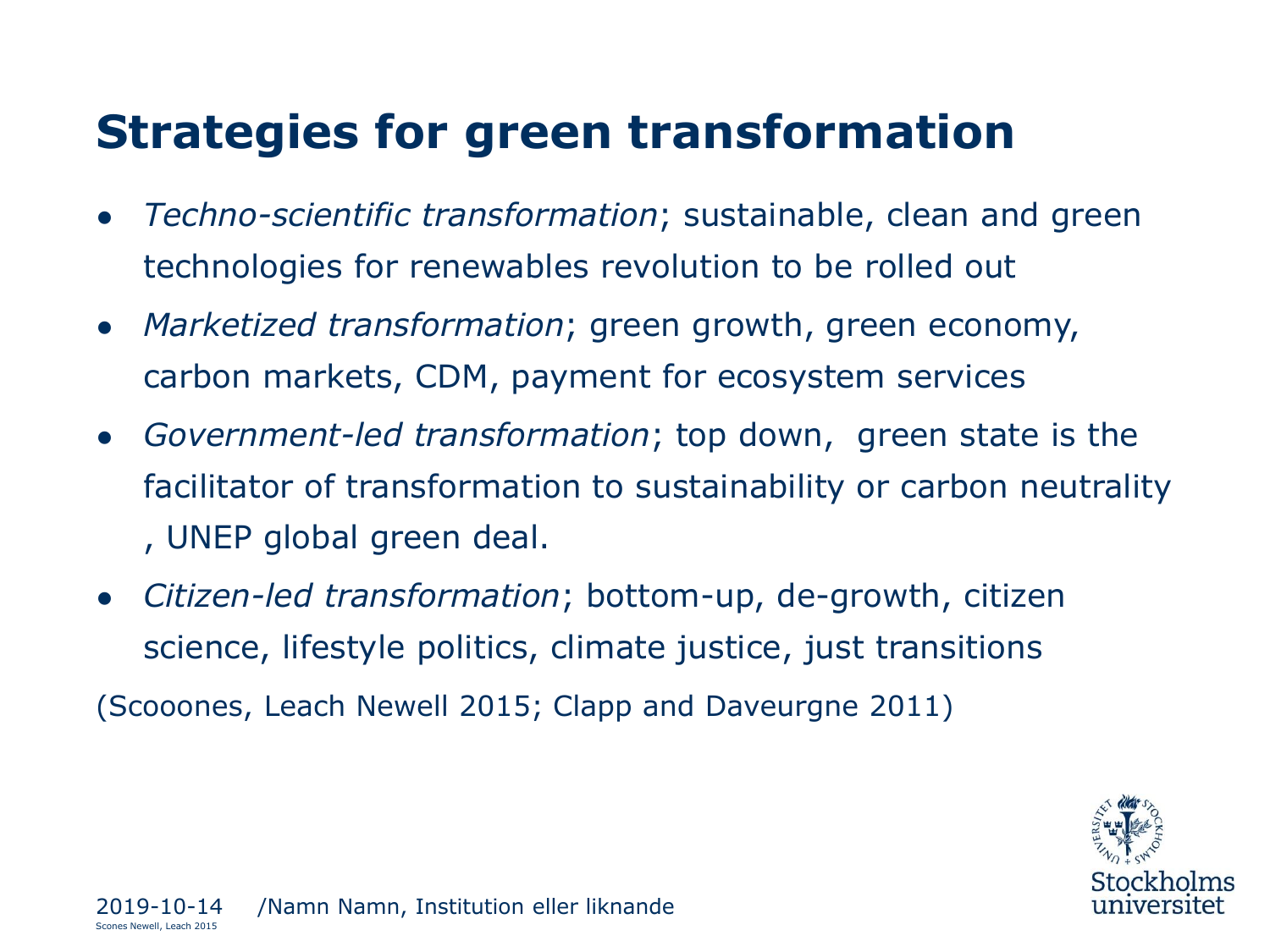#### **Sweden: Democratic Decarbonization?**

The most advanced green state alongside the Nordics (Eckersley 2004; Bäckstrand & Kronsell 2015)?

Goal to be first fossil free welfare state in the world by 2045

Fossil-free Sweden- government-led stakeholder mechanism with 400 municipalities, companies, civil society actors

Since January 1 2018, Sweden has a Climate Law, the Climate Policy Council as part of the Climate Policy framework







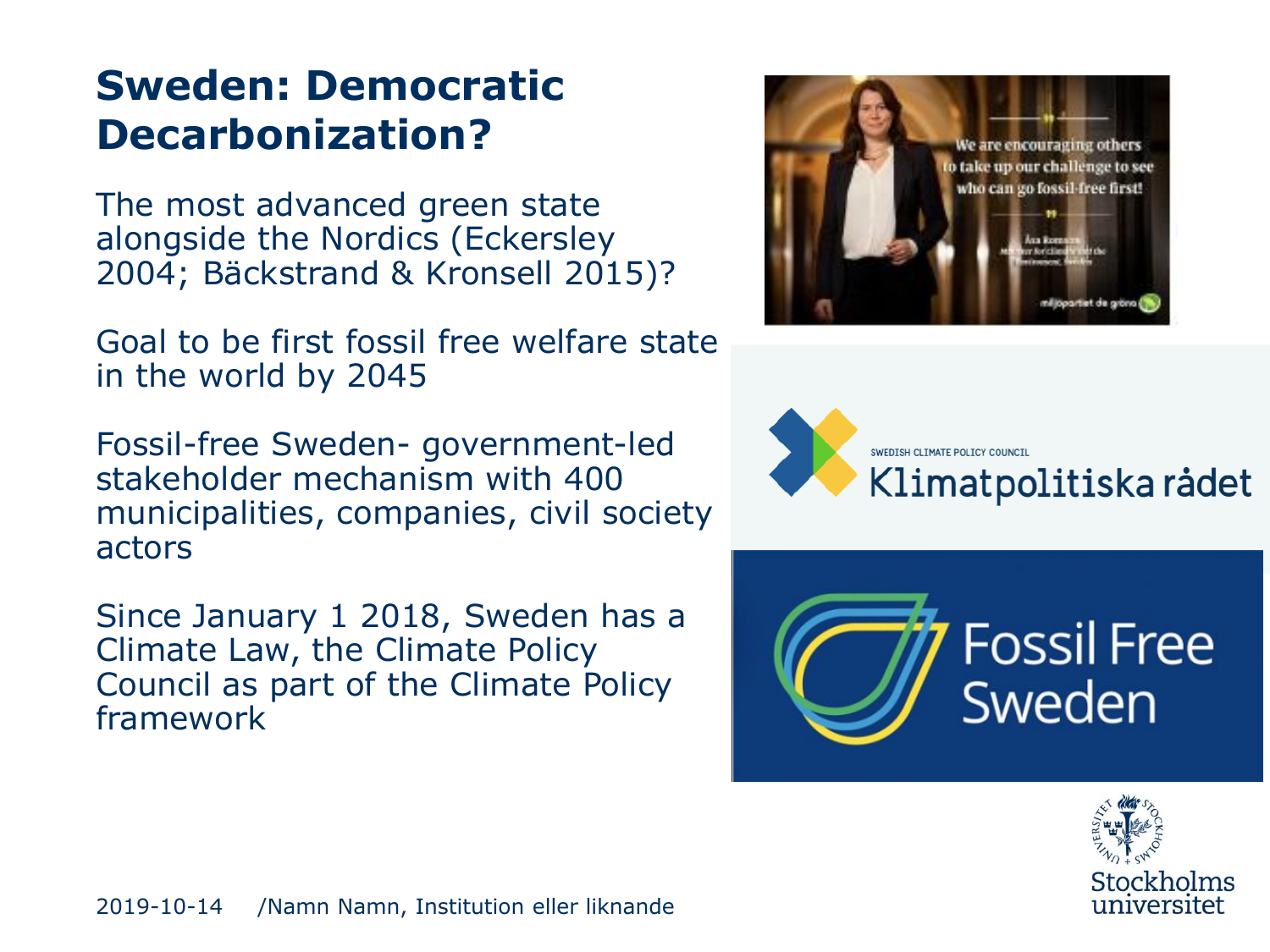## **Politics of Transformation in Sweden**

- State-led transformation: collective visions of climate just world building on ideas of Green People's Home.
- Techno-centric transformation as evident in goals to produce fossil-free steel production, bio-CCS and nuclear energy
- Market-oriented transformation: Sweden was a first state with carbon tax and green tax shift with bipartisan support
- Consensus among 7 parliamentary parties (after 2 years parliamentary commission) along left-liberal-green conservative continuum (except the Swedish Democrats) for the Climate Law, Climate Policy Council and the goals of 2030 and 2045

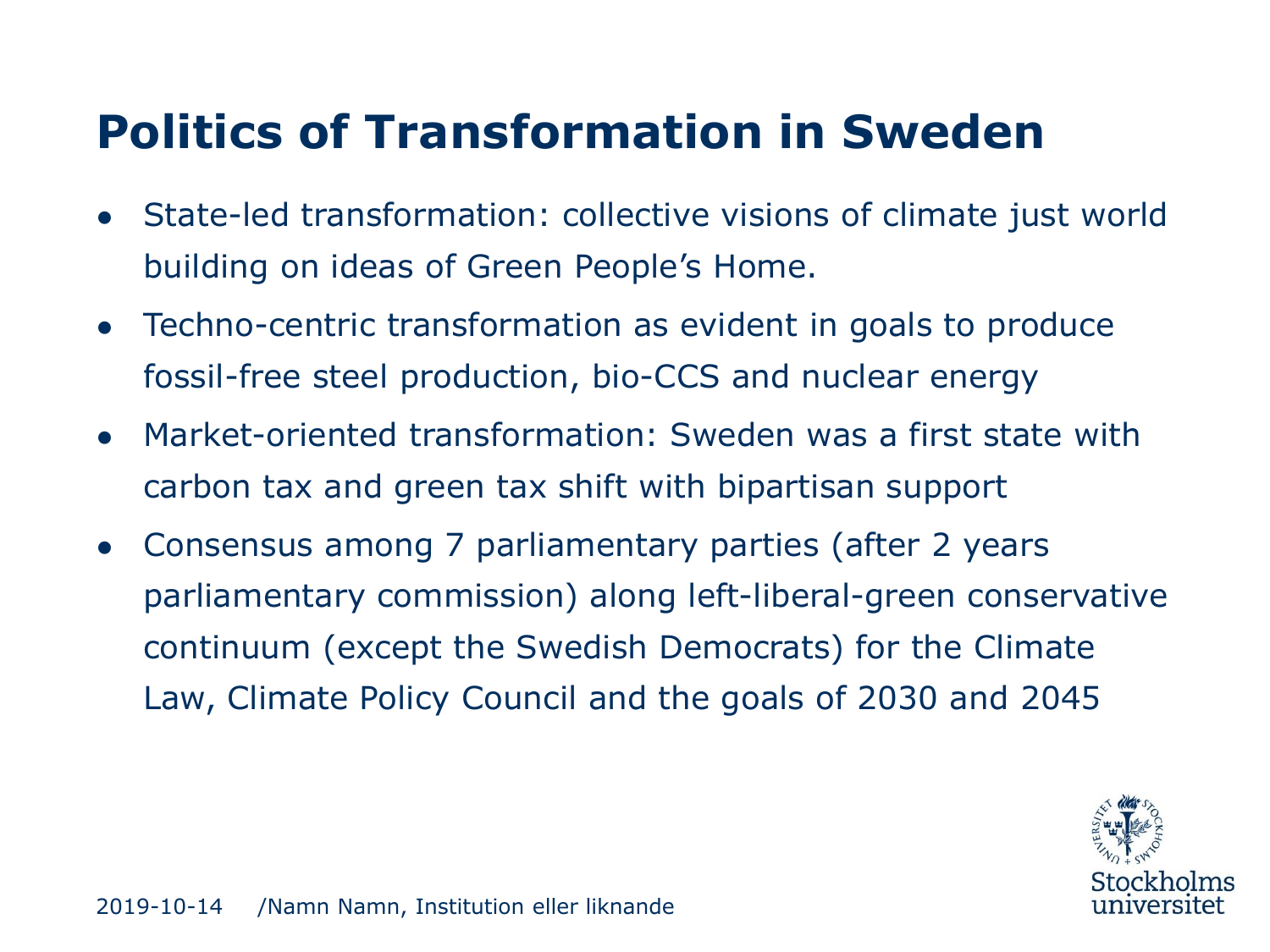## **Cont.**

- New coalitions between different actors municipalities, trade unions, companies, investors, as illustrated by government led *Fossil Free Sweden* civil-society led *Climate Sweden* and business-led *Haga Initiative*
- The state as an orchestrator or facilitator of climate action government-led Fossil Free Sweden gathering almost 300 actors
- Reframing climate change narratives toward justice : *Just Transition* by trade unions.
- Climate change co-benefits; Energy security, health, biodiversity, clean air, sustainable cities
- Environmental democracy rather than ecological democracy ideals: Transformation within capitalism.

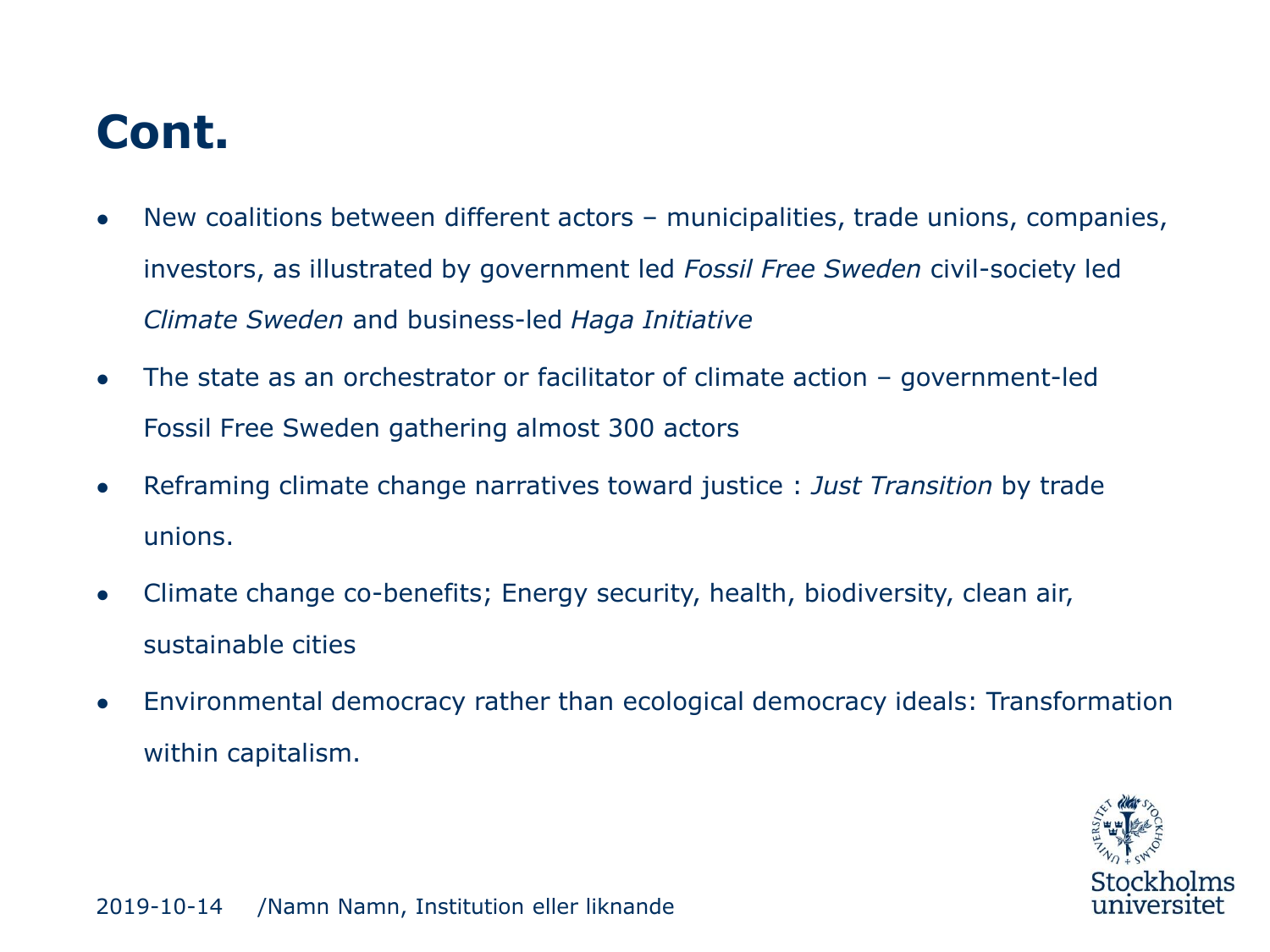# **Conclusions**

- We cannot escape the state, a central analytical category
- Most powerful authority of collective action with capacity to allocate and distribute resources, and respond to public good and free-rider problem
- Polycentrism emphasizes decentralization, local embedding, self-governance experimentation networking, giving up 'big politics ' by states and governments.
- The sociotechnical transition literature does not pay enough attention to politics, power, and contestation of transformative shifts